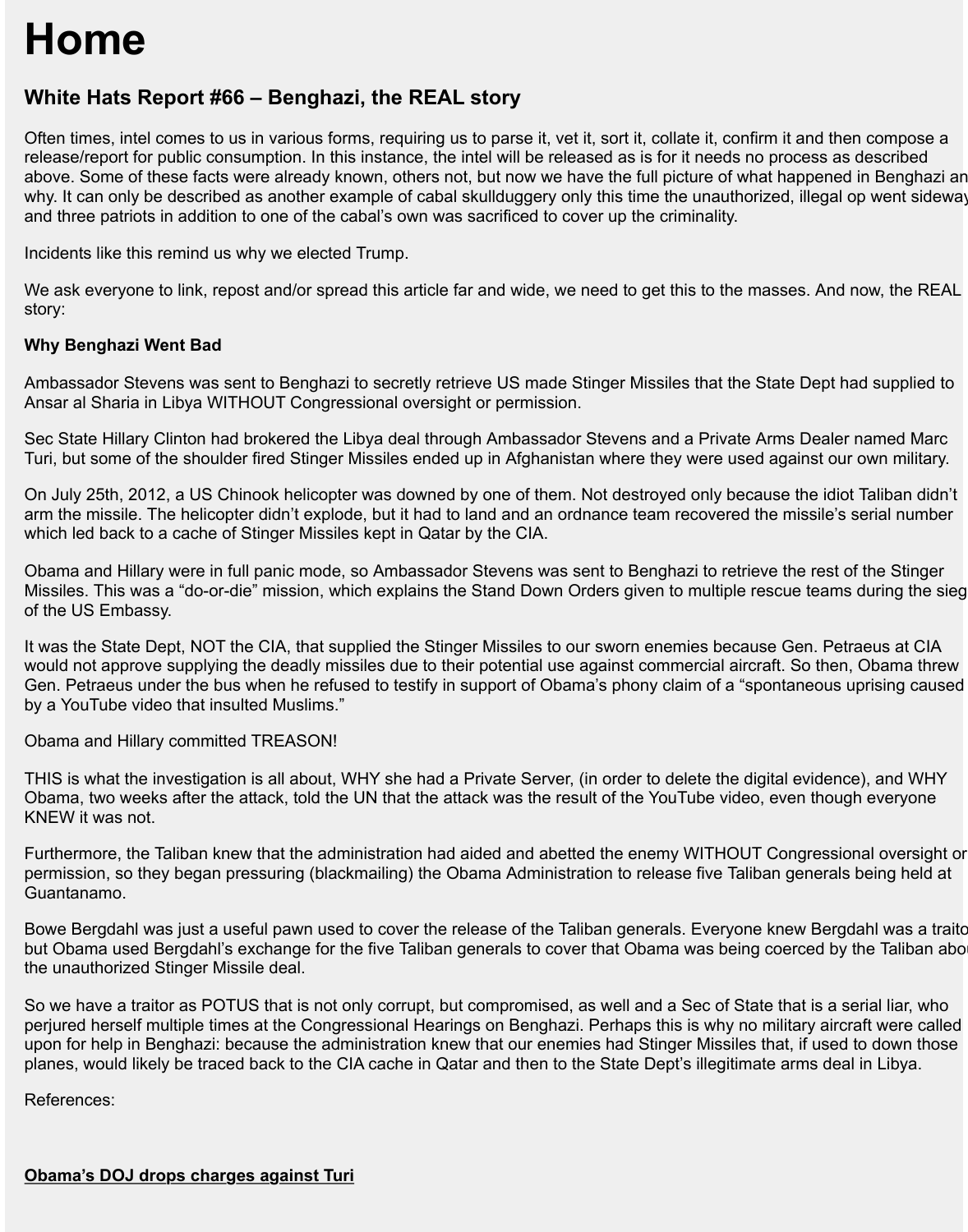Our investigation into what actually happened at the Mandalay Bay Hotel & Casino on 1 OCTOBER 2018 is the definitive forensic investigation of ALL the information available to the public.

As you might already suspect, the truth has been covered up.

Las Vegas' PD has botched "the narrative" and they've been caught red-handed in a complete fabrication

The facts related to what has been released for inspection by the public tell a different story.

It wasn't one shooter. It didn't happen only at The Mandalay Bay Hotel & Casino.

*The political narrative, which is what has been reported by the major journalism companies rega* leaves no doubt, it's not the truth.

The truth is not a good business model and it's the truth, along with the victims of the mass shooting in I which has been completely obliterated.

The chain of evidence has been broken and tampered with.

It's time to ask yourselves, who benefits from this?

Who had foreknowledge of what actually took place?

Then ask yourselves, where is The Press?

There's only one answer: **Right here** & **here**.

And guess what. We're not done with exposing "them".



Mandalay Bay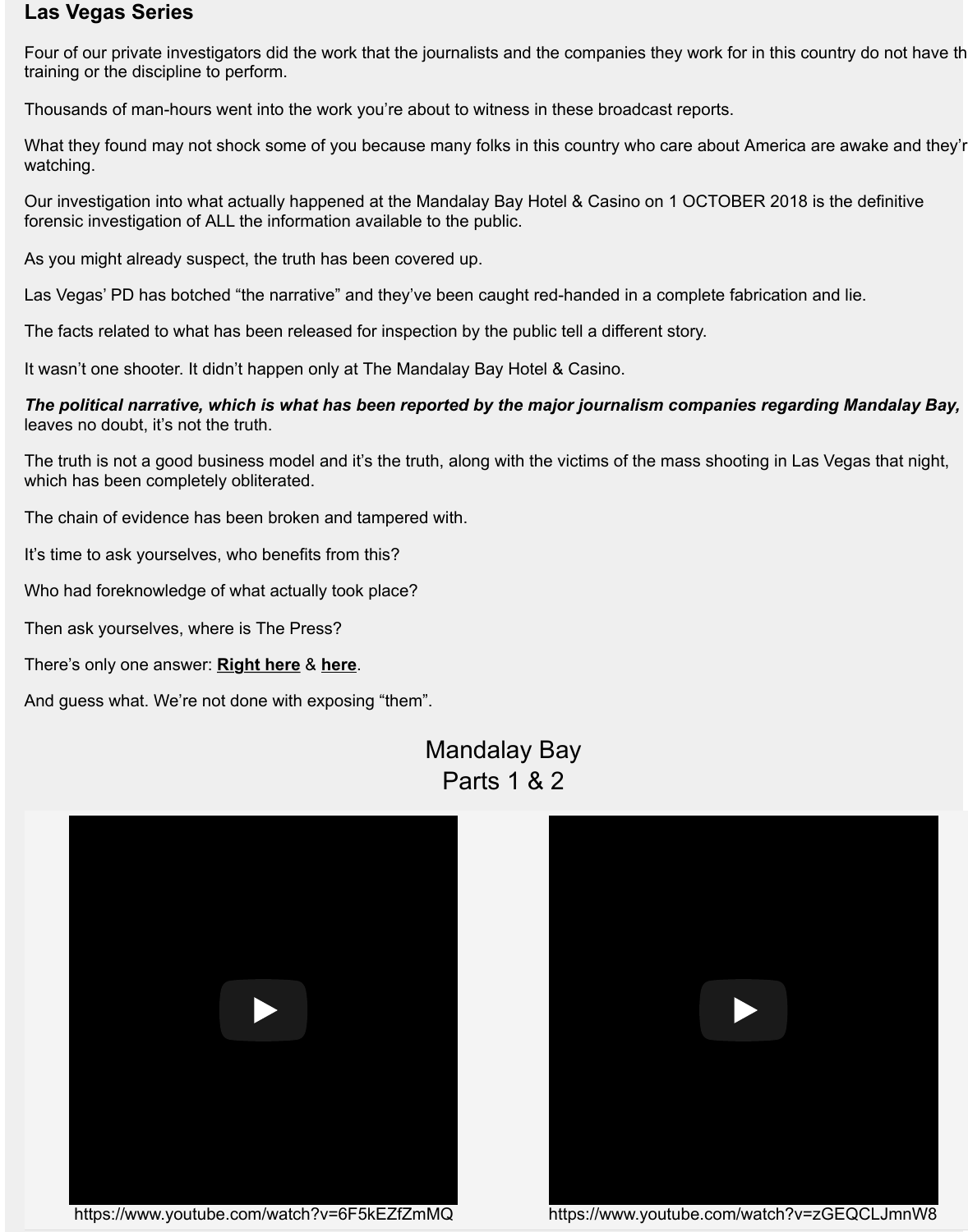

https://www.youtube.com/watch?v=MeKdTweGVEM



Mandalay Bay Parts 5 & 6



Mandalay Bay Parts 7 & 8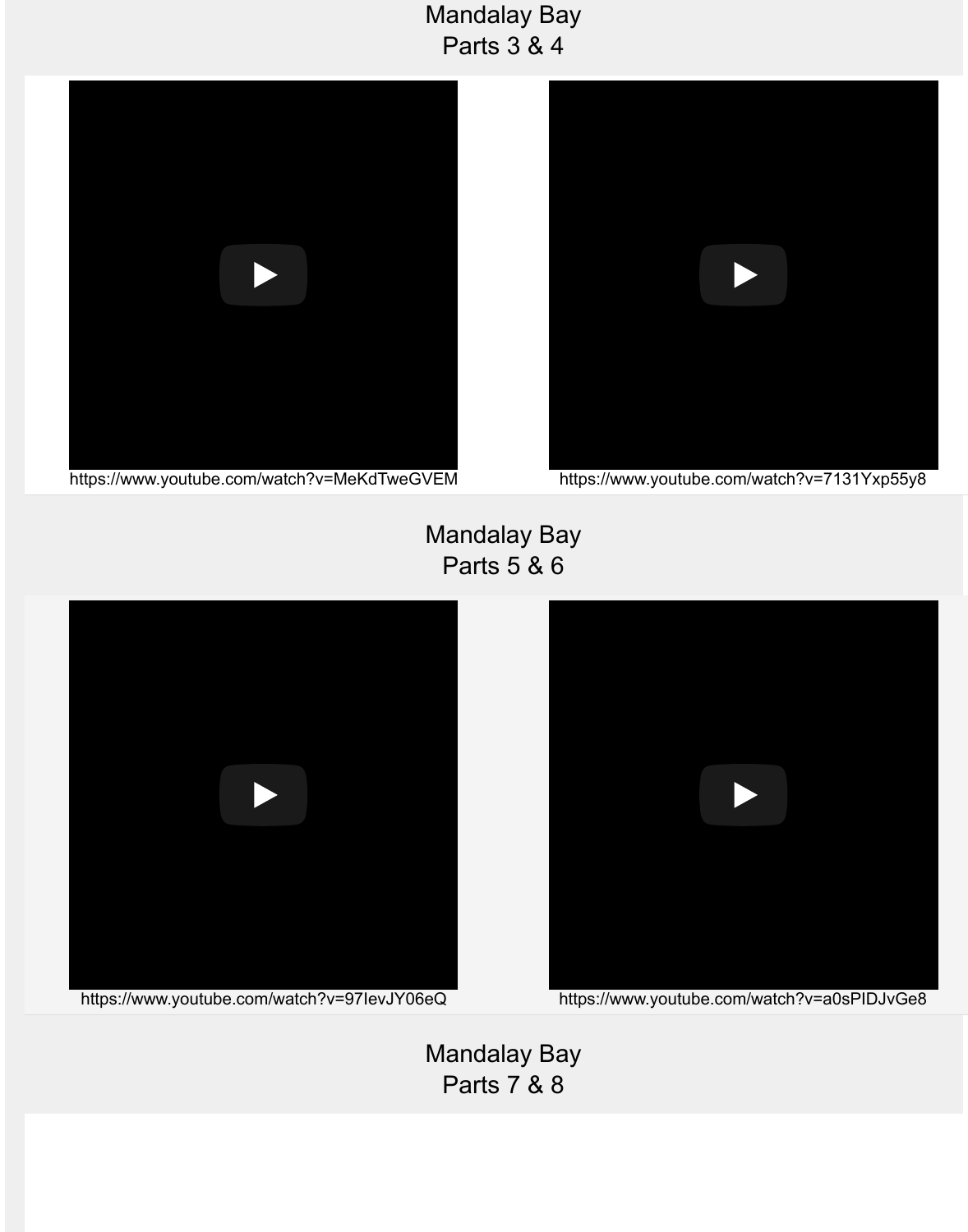

https://www.youtube.com/watch?v=YVMrLXBM0uY



https://www.youtube.com/watc

# Mandalay Bay Part 9



https://www.youtube.com/watch?v=vf3mcHajctw

# **White Hats Report#65 – #EXTRADITEHERZOG**

## **A Case Study in Financial Fraud (RICO) – 2nd in a series**

Since the White Hats Reports were launched in late 2010, our focus was and has been on the shadowy finance as we endeavored to expose the corrupt underbelly of a system utilized by the cabal to control t familiar bloodline families such as Rothschild, Rockefeller, Morgan, Warburg, Mellon and Oppenheim ar [Mafia, we are reminded of the Rothschild mantra of:](http://whitehatsreport.com/2018/05/11/white-hats-report-64-extraditeherzog-part-1/1400/)